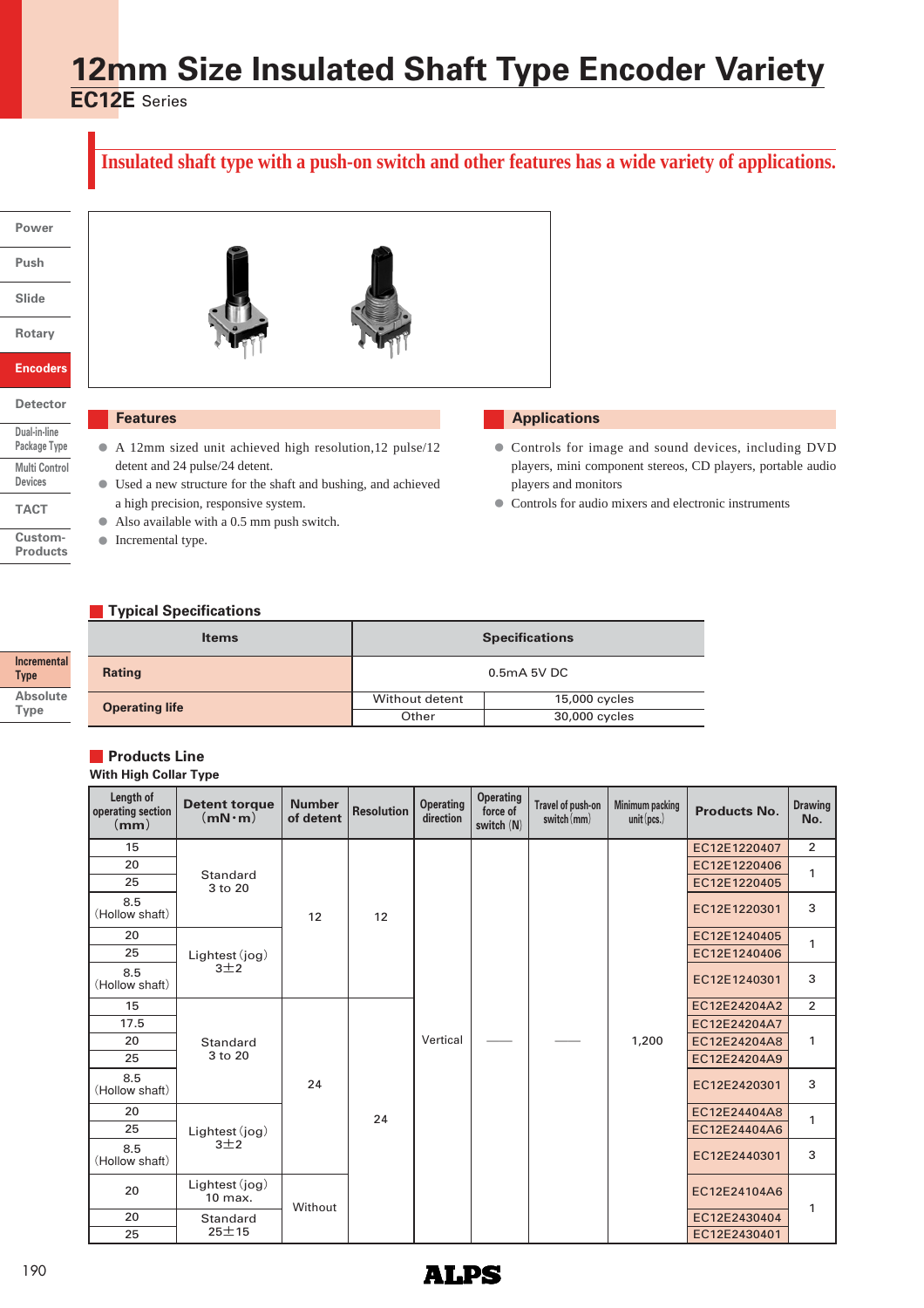### **Products Line With Bushing Type**

| Length of operating<br>section(mm) | Detent torque<br>$(\mathsf{mN\cdot m})$ | <b>Number</b><br>of detent | <b>Resolution</b> | <b>Operating</b><br>direction | Operating<br>force of switch $(N)$ | Travel of push-on<br>$switch$ (mm) | Minimum packing<br>unit $(pcs.)$ | <b>Products</b><br>No. | <b>Drawing</b><br>No. |  |              |  |
|------------------------------------|-----------------------------------------|----------------------------|-------------------|-------------------------------|------------------------------------|------------------------------------|----------------------------------|------------------------|-----------------------|--|--------------|--|
| 25                                 |                                         | 12                         | 12                |                               |                                    |                                    |                                  | EC12E1220813           |                       |  |              |  |
| 20                                 | Standard                                | 24<br>Without              |                   |                               |                                    |                                    |                                  | EC12E2420802           |                       |  |              |  |
| 25                                 | 3 to 20                                 |                            |                   |                               |                                    |                                    |                                  |                        |                       |  | EC12E2420801 |  |
| 30                                 |                                         |                            | 24                | Vertical                      |                                    |                                    | 950                              | EC12E2420803           | 4                     |  |              |  |
| 20                                 | Standard<br>$25 + 15$                   |                            |                   |                               |                                    |                                    |                                  |                        | EC12E2430804          |  |              |  |
| 25                                 |                                         |                            |                   |                               |                                    |                                    |                                  |                        |                       |  | EC12E2430803 |  |
| 30                                 | Heavy $40\pm 15$                        |                            |                   |                               |                                    |                                    |                                  | EC12E2460802           |                       |  |              |  |

# **With Switch Type**

| Length of operating<br>section(mm) | Detent torque<br>$(mN \cdot m)$                | <b>Number</b><br>of detent | <b>Resolution</b> | <b>Operating</b><br>direction | Operating<br>force of switch (N) | Travel of push-on<br>switch $(mm)$ | Minimum packing<br>unit $(pcs.)$ | <b>Products</b><br>No. | <b>Drawing</b><br>No. |  |  |  |  |  |              |  |
|------------------------------------|------------------------------------------------|----------------------------|-------------------|-------------------------------|----------------------------------|------------------------------------|----------------------------------|------------------------|-----------------------|--|--|--|--|--|--------------|--|
| 20                                 |                                                |                            |                   |                               |                                  |                                    |                                  | EC12E24244A3           |                       |  |  |  |  |  |              |  |
| 20                                 | Standard<br>3 to 20<br>Lightest (jog)<br>$3+2$ | 24                         | 24                | Vertical                      | 3                                | 0.5                                | 1,200                            | EC12E2424407           |                       |  |  |  |  |  |              |  |
| 25                                 |                                                |                            |                   |                               |                                  |                                    |                                  | EC12E2424404           |                       |  |  |  |  |  |              |  |
| 30                                 |                                                |                            |                   |                               |                                  |                                    |                                  | EC12E24244A4           | 5                     |  |  |  |  |  |              |  |
| 17.5                               |                                                |                            |                   |                               |                                  |                                    |                                  |                        |                       |  |  |  |  |  | EC12E24444A2 |  |
| 20                                 |                                                |                            |                   |                               |                                  |                                    |                                  | EC12E2444400           |                       |  |  |  |  |  |              |  |
| 25                                 |                                                |                            |                   |                               |                                  |                                    |                                  | EC12E24444A3           |                       |  |  |  |  |  |              |  |

# **Note**

No nuts or washers attached. If necessary, contact us.

#### **Dimensions** Unit:mm **PC board mounting hole Model Style No. dimensions (Viewed from mounting face)**  $3.5$  LM1 14  $5(5)$   $\ell_1$ 12.4 (0.8) (8.2) 2  $+$   $\frac{13.2}{2}$   $+$  2 ন<br>ম (10.2) 13.2 **1** ่ 7.5 4.5 ø6 ø6.8 Mounting surface LM1  $\ell_1$  $A \left[\begin{array}{c} C|B \\ 5 \end{array}\right] \searrow$  3-ø1 holes 3.5 17.5 5  $\begin{array}{|c|c|c|}\n\hline\n20 & 7 \\
\hline\n25 & 12\n\end{array}$  $\overline{25}$ **Short shaft**  $3.5$ 14 12.4 5 7 13.2  $2 - 2$  $\delta$ (8.2) (0.6)  $\frac{1}{2}$ **2**  $\scriptstyle\sim$ (10.2) 13.2 7.5 Ъ 4.5 ø6 ø6.6 A C B 3-ø1 holes 5 3.5 **Mounting**

**ALPS** 

**Incremental Type Absolute** 

**Rotary**

**Encoders**

**Detector Dual-in-line Package Type Multi Control Devices TACT Custom-Products**

# **Power Push Slide**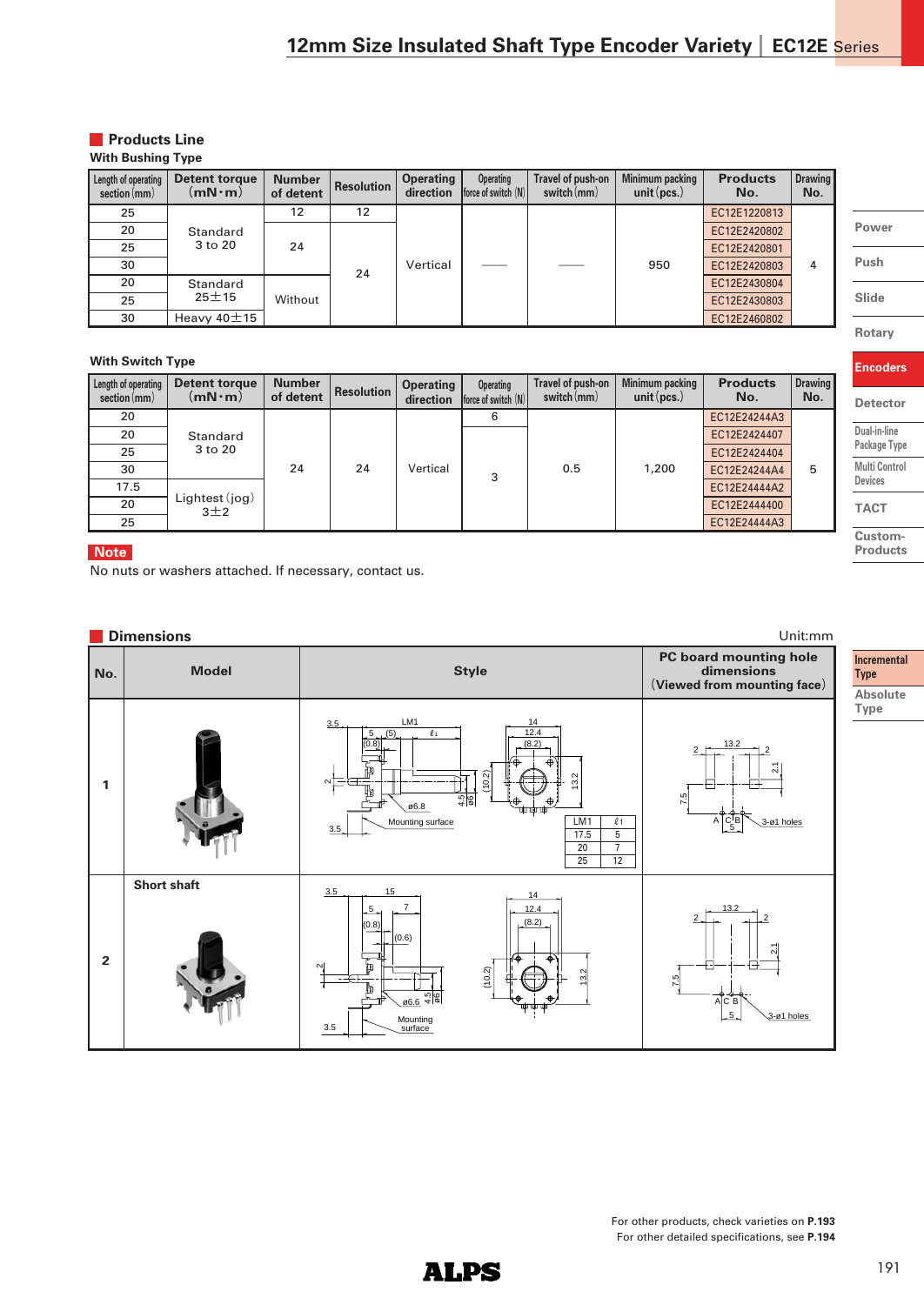

# **ALPS**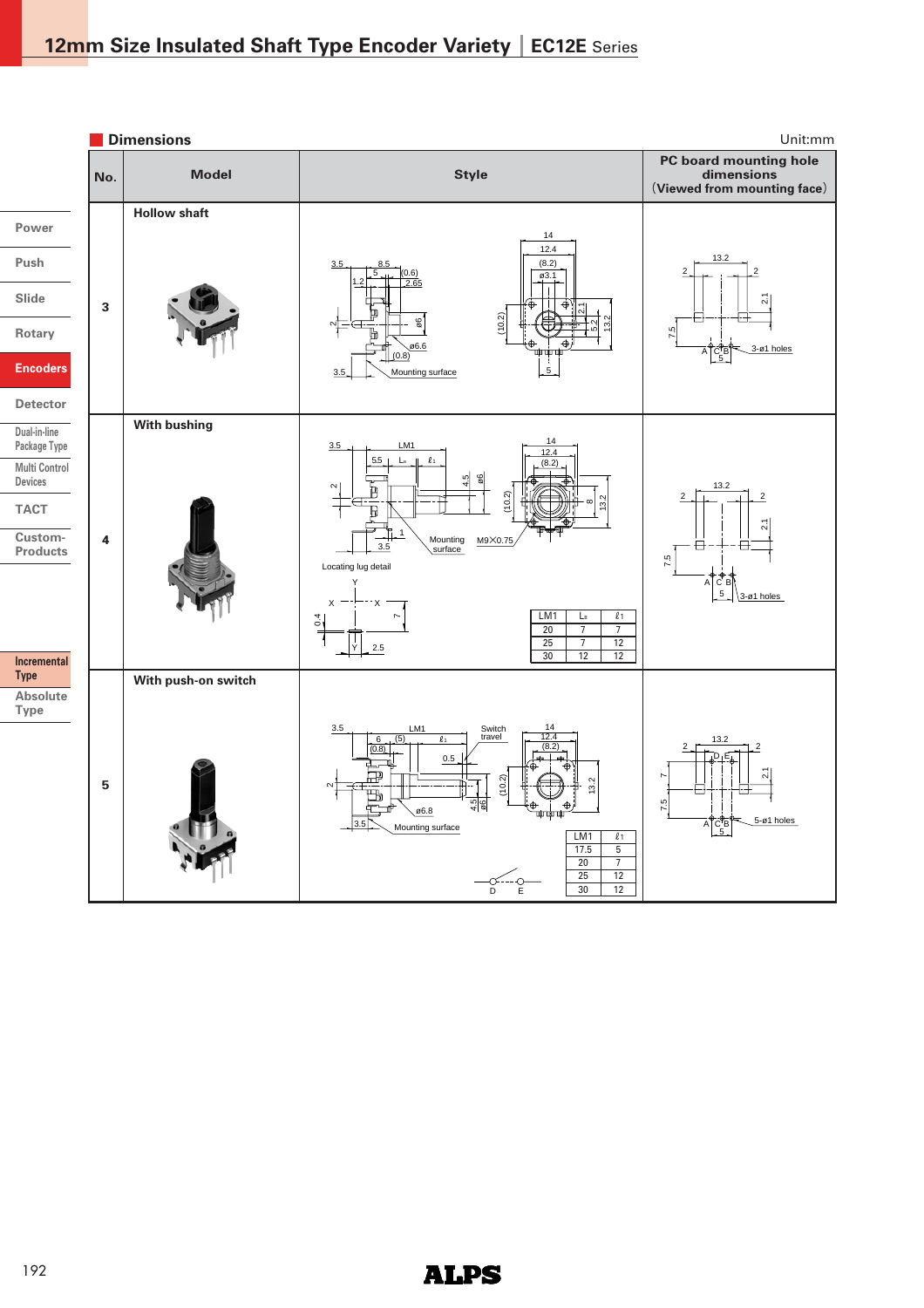# **Variety**

#### **Shaft Dimensions**



#### **Incremental Type Absolute Type**